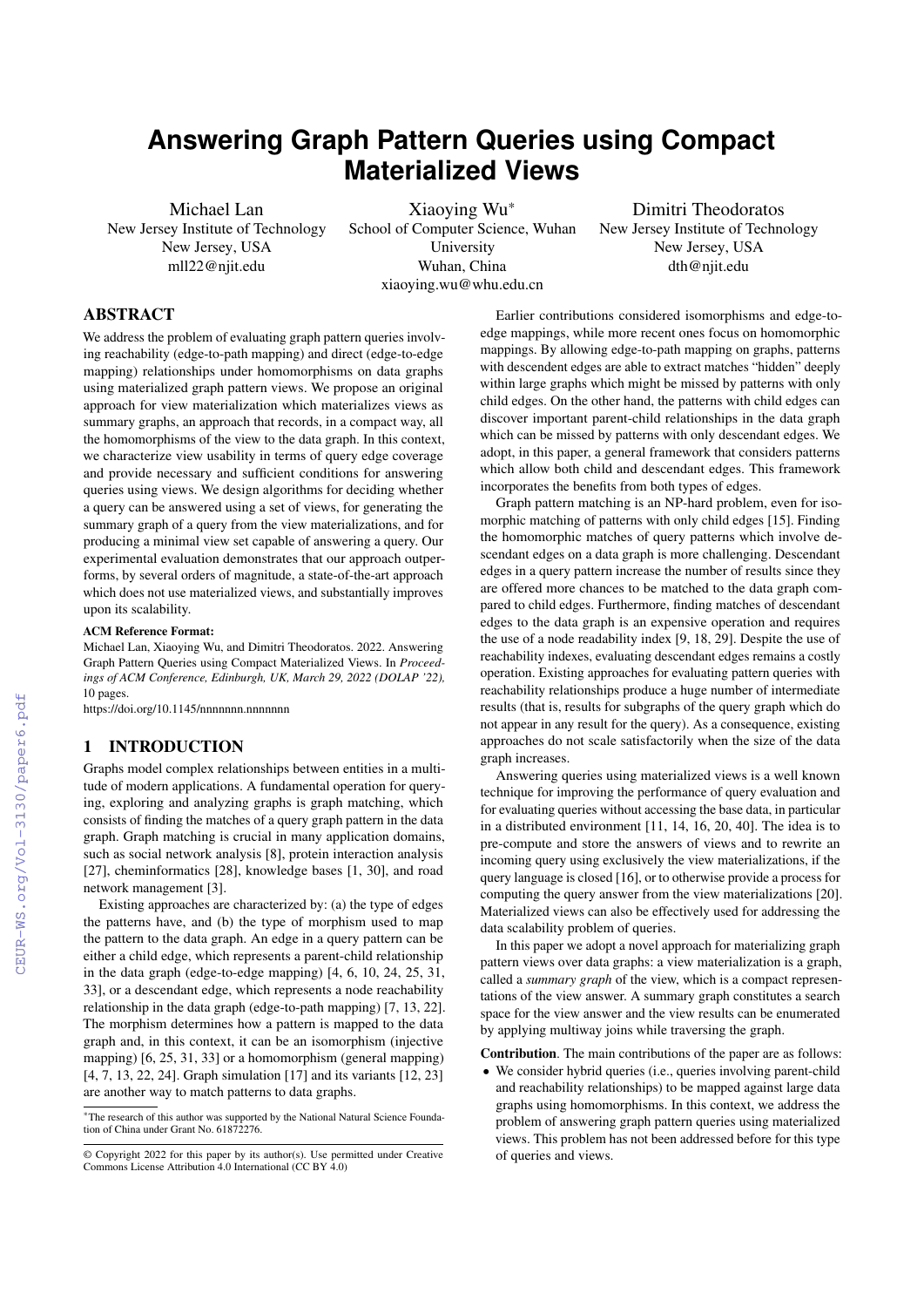- We suggest an original way for representing materialized views as summary graphs. A summary graph of a view compactly encodes all the homomorphisms of the view to the data graph in a structure which is, typically, much smaller than the view answer (Section 3).
- We characterize answering a query using one or multiple views in terms of query edge coverage from view edges. We provide necessary and sufficient conditions for answering a query using materialized views (Section 4).
- We design an algorithm which identifies the views from a pool of materialized views that can be used for answering a query, and computes the summary graph of a query from the summary graphs of these views (Section 5).
- Not all available views might be needed for answering a query. We provide an algorithm which finds a minimal set of views (this is a set of views which does not include redundant views) from the view pool (Section 5).
- We run extensive experiments to evaluate the efficiency and scalability of our approach for answering queries using views. We also compare it with a previous state-of-the-art approach which does not use materialized views. Our results show that our view-based approach outperforms that approach by orders of magnitude in terms of execution time and displays better scalability (Section 6).

# 2 DATA GRAPH AND GRAPH PATTERN **OUERIES**

In this section, we present the data model, graph pattern queries, edge-to-path mappings and homomorphisms. We also present related concepts that are needed for the results presented later.

Data Graph. We assume that the data is presented in the form of a data graph defined below.

*Definition 2.1 (Data Graph).* A *data graph* is a directed nodelabeled graph  $G = (V, E)$  where V denotes the set of nodes and  $E$  denotes the set of edges (ordered pairs of nodes). Let  $L$  be a finite set of node labels. Each node v in V has a label  $label(v) \in \mathcal{L}$ associated with it.

Given a label *a* in  $\mathcal{L}$ , the inverted list  $I_a$  is the list of nodes in  $G$  whose label is  $a$ . Figure [1\(](#page-2-0)a) shows a data graph  $G$  with labels  $a, b, c, d$  and  $e$ . Label subscripts are used to distinguish nodes with the same label. The inverted list of label  $a$  in  $G$  is  $I_a = \{a_1, a_2, a_3, a_4, a_5\}$ 

<span id="page-1-0"></span>*Definition 2.2 (Node reachability).* A node is said to *reach* node v in G, denoted by  $u \lt v$ , if there exists a path from u to v in G. Clearly, if  $(u, v) \in E$ , then  $u \lt v$ . Abusing tree notation, we refer to  $v$  as a *child* of  $u$  (or  $u$  as a *parent* of  $v$ ) if  $(u, v) \in E$ , and  $v$ as a *descendant* of  $u$  (or  $u$  is an *ancestor* of  $v$ ) if  $u < v$ .

Given two nodes  $u$  and  $v$  in  $G$ , in order to efficiently check whether  $u \lt v$ , graph pattern matching algorithms use some kind of reachability indexing scheme. In most reachability indexing schemes the data graph node labels are the entries in the index for the data graph [\[29\]](#page-9-0). Our approach can flexibly use any labeling scheme to check node reachability. In order to check if  $v$  is a child of  $u$ , the basic access information of the graph  $G$  can be used; for example, adjacency lists.

Queries. We consider graph pattern queries that involve child and/or descendant edges.

*Definition 2.3 (Graph Pattern Query).* A query is a graph Q. Every node x in Q has a label  $label(x)$  from  $\mathcal{L}$ . There can be two

types of edges in Q. A *child* (resp. *descendant*) edge denotes a child (resp. descendant) structural relationship between the respective two nodes. A graph pattern that contains both child and descendant edges is a *hybrid* graph pattern.

Intuitively, a child edge represents an edge in the data graph G. A descendant edge represents a path of edges in  $G$ . Figure  $1(b)$ shows a query  $Q$ . Single line arrows denote child edges while double line arrows denote descendant edges.

The *match set*  $ms(x)$  of a node x in  $Q$  is the inverted list  $I_{label(x)}$  of the label of node x. A *match* of an edge  $e = (x, y)$ in *Q* is a pair  $(u, v)$  of nodes in *G* such that  $label(x) = label(u)$ ,  $label(y) = label(v)$  and: (a)  $u \lt v$  if e is a descendant edge, while (b)  $(u, v)$  is an edge in G if  $e$  is a child edge. The *match set*  $ms(e)$ of  $e$  is the set of all the matches of  $e$  in  $G$ .

The match set  $ms(e)$  of an edge  $e = (x, y)$  on a data graph G can be computed using the match sets  $ms(x)$  and  $ms(y)$  along with reachability information on the nodes of  $G$  (if  $e$  is a descendant edge), or the adjacency lists for the nodes of  $G$  (if  $e$  is a child edge).

The notion of node reachability provided in Definition [2.2](#page-1-0) for nodes in a data graph is extended to nodes in a graph pattern in a natural way.

Homomorphisms. Queries are matched to the data graph using homomorphisms.

*Definition 2.4 (Graph Pattern Homomorphism to a Data Graph).* Given a graph pattern Q and a data graph G, a *homomorphism* from  $Q$  to  $G$  is a function  $h$  mapping the nodes of  $Q$  to nodes of G, such that: (1) for any node  $x \in Q$ ,  $label(x) = label(h(x))$ ; and (2) for any edge  $(x, y) \in Q$ , if  $(x, y)$  is a child edge,  $(h(x), h(y))$ is an edge of G, while if  $(x, y)$  is a descendant edge,  $h(x) < h(y)$ in  $G$ 

Figure [1\(](#page-2-0)a,b) shows a homomorphism  $h$  of query  $O$  to the data graph G. Query edges  $(A_1, B_2)$  and  $(C_1, B_2)$  which are child edges, are mapped by  $h$  to an edge in  $G$ . The other edges of  $Q$  which are descendant edges are mapped by  $h$  to a path of edges in  $G$ (possibly consisting of a single edge).

Homomorphisms can be also defined between query graph patterns as follows.

*Definition 2.5 (Homomorphism between Graph Patterns).* Given a graph pattern V and another graph pattern Q, a *homomorphism* from  $V$  to  $Q$  is a function  $h$  mapping the nodes of  $V$  to nodes of  $Q$ , such that: (1) for any node  $x \in V$ ,  $label(x) = label(h(x))$ ; and (2) for any edge  $(x, y) \in V$ , if  $(x, y)$  is a child edge,  $(h(x), h(y))$  is a child edge of Q, while if  $(x, y)$  is a descendant edge,  $h(x) < h(y)$ in  $O$ .

Note that if  $(x, y)$  is a descendant edge in V, the path (of child and/or descendant edges) in Q from  $h(x)$  to  $h(y)$ , can be a single child or descendant edge. Figures  $2(a)$  and (b) show a query  $Q$ and a query (view)  $V_1$  with a homomorphism from  $V_1$  to  $Q$ .

**Ouery Answer.** We call an *occurrence* of a pattern query *O* on a data graph  $G$  a tuple indexed by the nodes of  $O$  whose values are the images of the nodes in  $O$  under a homomorphism from  $O$ to  $G$ .

*Definition 2.6 (Query Answer).* The *answer* of *Q* on *G*, denoted as  $Q(G)$ , is a relation whose schema is the set of nodes of  $Q$ , and whose instance is the set of occurrences of  $Q$  under all possible homomorphisms from  $Q$  to  $G$ .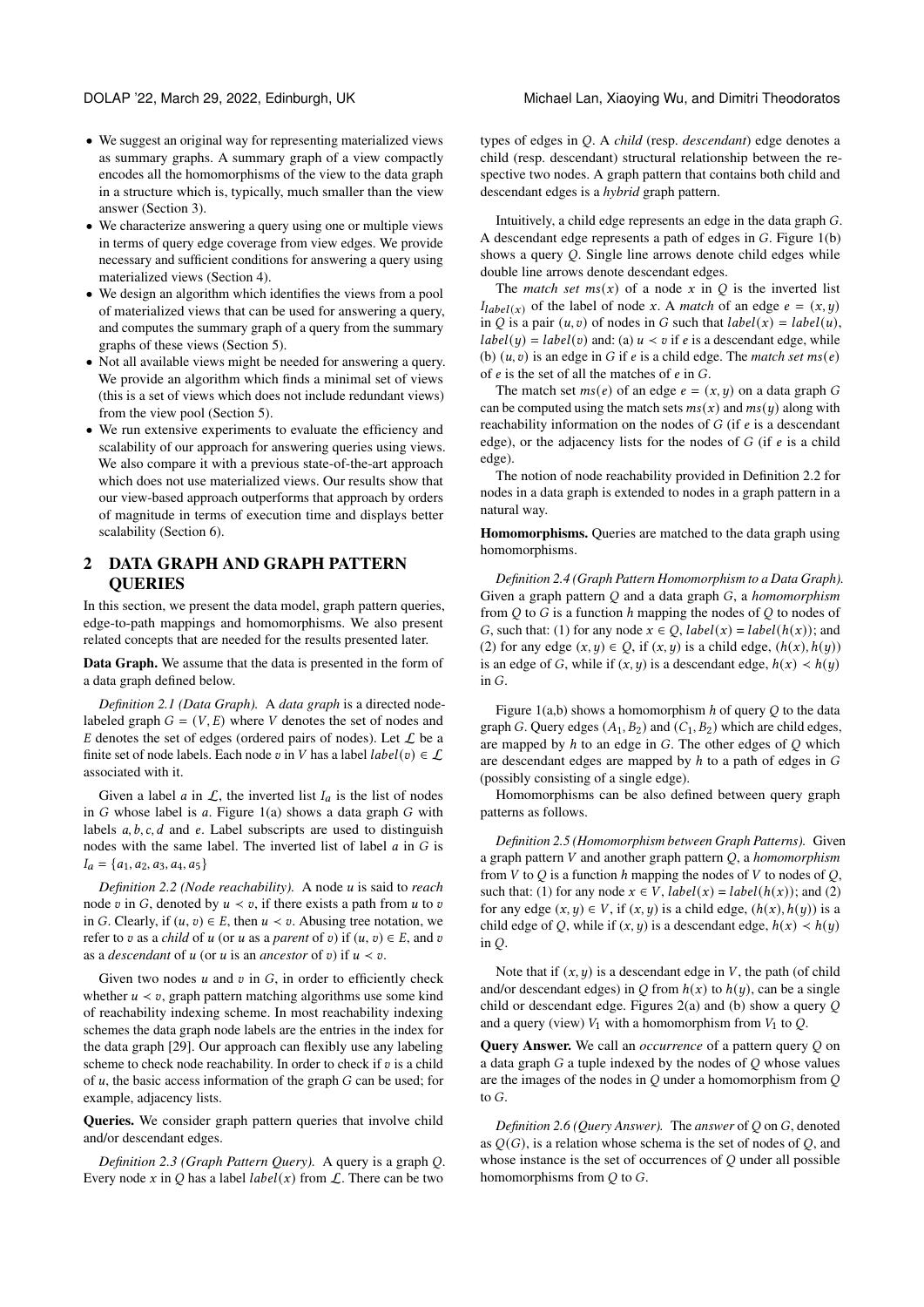<span id="page-2-0"></span>

Figure 1: (a) A data graph  $G$ , (b) A graph pattern query  $Q$  and a homomorphism from  $Q$  to  $G$ , (c) The answer of  $Q$  on  $G$ , (d) A summary graph  $G_Q$  of  $Q$  on  $G$ .

Figure [1\(](#page-2-0)c) shows the answer of a query  $Q$  on a data graph  $G$ . If  $x$  is a node in  $\overline{O}$  labeled by label  $a$ , an *occurrence* of  $x$  in  $\overline{G}$  is the image  $h(x)$  of x in G under a homomorphism h from Q to G. The *occurrence set of*  $x$  *on*  $G$ , denoted as  $os(x)$ , is the set of all the occurrences of x on G. This is a subset of the match set  $ms(x)$ containing only those nodes that occur in the answer of  $Q$  on  $G$ for  $x$  (that is, nodes that occur in the column  $x$  of the answer). For instance, the occurrence set of node  $A_1$  of query  $Q$  in Figure [1](#page-2-0) is  ${a_1, a_3, a_4}.$ 

If  $e = (x, y)$  is an edge in Q, an *occurrence* of  $e$  in  $G$  is a pair  $(u, v)$  of nodes from G such that  $u = h(x)$  and  $v = h(y)$ , where h is a homomorphism from Q to G. The occurrence set of  $e$  on G, denoted as  $os(e)$ , is the set of all the occurrences of  $e$  on  $G$ . This is the set of pairs  $(u, v)$  of nodes in G such that there is an occurrence t of Q on G with  $t.x = u$  and  $t.y = v$  (that is,  $os(e)$  is in the projection of the answer of  $Q$  on  $G$  on the columns  $x$  and  $y$ ). Clearly,  $\sigma s(e) \subseteq ms(e)$ . In the example of Figure [1,](#page-2-0) the occurrence set of the edge  $(A_1, B_2)$  of query Q is  $\{(a_1, b_1), (a_3, b_3), (a_4, b_3)\}.$ 

# 3 SUMMARY GRAPHS, VIEWS AND VIEW MATERIALIZATIONS

A Compact Representation for Query Answers. The number of homomorphic matches of a graph pattern query on a data graph can very large. Therefore, we use *summary graphs* to compactly encode all possible homomorphisms of a query to a data graph.

*Definition 3.1 (Query Summary Graph).* The summary graph  $G_O$  of a pattern query Q is a k-partite graph where k is the number of nodes in  $Q$ . Graph  $G_Q$  has an independent node set, denoted  $cos(q)$ , for every node  $q \in Q$  such that  $os(q) \subseteq cos(q) \subseteq ms(q)$ . Every node in  $cos(q)$  is incident to an edge in  $G<sub>O</sub>$  if q is incident to an edge in  $Q$ . The set  $cos(q)$  is called the *candidate occurrence set* of q in  $G_Q$ . For every edge  $e_q = (x, y)$  in Q, the set of edges  $cos(e_a)$  between the data graph nodes in the sets  $cos(x)$  and  $cos(y)$ satisfies the inclusion relationships:  $os(e_a) \subseteq cos(e_a) \subseteq ms(e_a)$ . The set  $cos(e_q)$  is called the *candidate occurrence set* of  $e_q$  in  $\tilde{G_Q}$ .

Figure [1\(](#page-2-0)d) shows a summary graph  $G_O$  for the query Q of Figure [1\(](#page-2-0)a), and Figure [2\(](#page-3-0)c) shows a summary graph for the query (view)  $V_1$  of Figure [2\(](#page-3-0)b). A summary graph  $G_O$  losslessly summarizes all the occurrences of  $Q$  on  $G$ . Similarly to factorized representations of query results studied in the context of classical databases and probabilistic databases [\[26\]](#page-9-1),  $G_O$  exploits computation sharing to reduce redundancy in the representation and

computation of query results. Besides recording candidate occurrences sets for the edges of query  $Q$ , a summary graph also records how the edges in the candidate occurrence sets can be joined to form occurrences for query  $Q$ . A summary graph  $G<sub>O</sub>$  represents a search space for the answer of  $Q$  on  $G$ . We later present an algorithm for enumerating the results of  $Q$  on  $G$  from a summary graph  $G_O$ .

We define a partial order  $\lt$  on the summary graphs of a query Q. Let  $G_O^1$  and  $G_O^2$  be two summary graphs for Q. Then  $G_O^1 \prec G_O^2$ iff for every edge *e* in Q, the candidate occurrence set for *e* in  $G_C^1$ is a subset of the candidate occurrence set for e in  $G_Q^2$ . Partial order < has a least element  $G_Q^a$  called the *answer graph* of Q on G, and a greatest element  $G_0^m$  called the *match graph* of Q on G. One can see that for any edge  $e$  in  $Q$ , the candidate occurrence set for *e* in  $G_O^a$  is the occurrence set  $os(e)$ , while the candidate occurrence set for *e* in  $G_O^m$  is the match set  $ms(e)$ .

Views and View Materializations. A *view* is a named query. The class of views is not restricted. Any type of query can be a view. We materialize views on a data graph by storing a summary graph of this view.

*Definition 3.2 (View Materialization).* The *materialization of a*  $view$   $V$  on a data graph  $G$  is a summary graph of  $V$  on  $G$ . A view is characterized as *materialized* if it has a materialization.

Figure [2\(](#page-3-0)c) shows the materialization of view  $V_2$  of the same figure. One can see that this summary graph is the answer graph of  $V_2$ .

# 4 MATERIALIZED VIEW USABILITY IN GRAPH PATTERN QUERY ANSWERING

We define now when a view is usable in answering a graph pattern query and we provide necessary and sufficient conditions for answering a query using materialized views.

View Usability in Graph Pattern Query Answering. Graph pattern queries can be evaluated by computing the match sets of their edges on a data graph  $G$  and then joining them on their common query nodes. Let  $e_q$  be an edge in a query Q. The match set of  $e_q$  is  $ms(e_q)$  and its occurrence set is  $os(e_q)$  (recall that  $(\cos(e_a) \subseteq ms(e_a))$ . If there is a materialized view V which has an edge  $e_v$  such that  $os(e_q) \subseteq os(e_v) \subseteq ms(e_q)$  for every data graph, then V can be used for evaluating Q since  $os(e_v)$  can be used instead of  $ms(e_q)$  in the join. That is,  $e_v$  "covers"  $e_q$ . In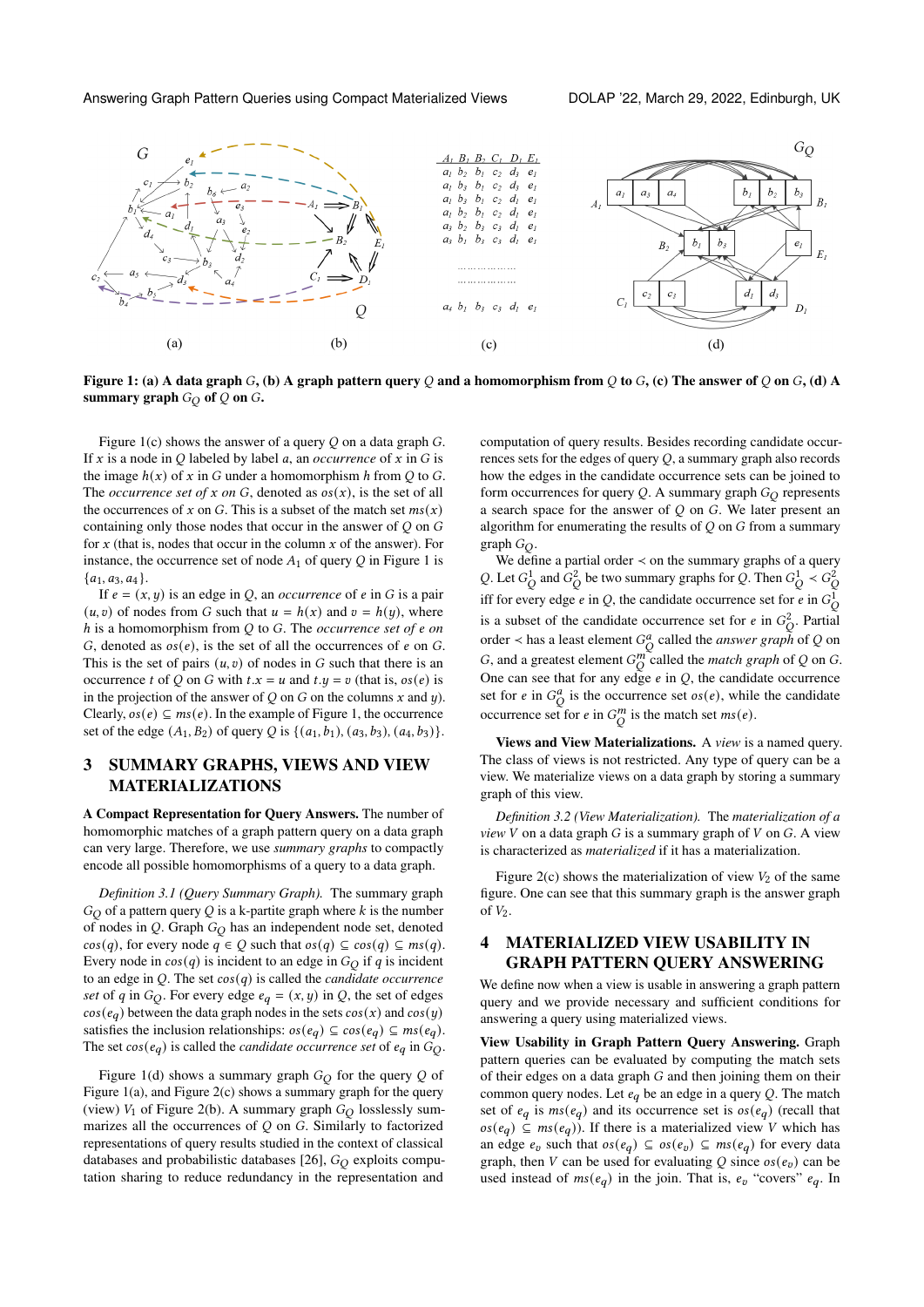<span id="page-3-0"></span>

Figure 2: (a) A graph pattern query Q, (b) Views  $V_1$ ,  $V_2$ ,  $V_3$ ,  $V_4$ , and a homomorphism from  $V_1$  to Q, (c) A summary graph  $G_{V_2}$  of  $V_2$ on data graph  $G$  of Figure [1\(](#page-2-0)a).

addition, as  $os(e_v)$  is not bigger than  $ms(e_q)$ , this option is, in general, beneficial in the evaluation of  $Q$ . We define view usability in query answering based on this remark. As we will see later, when this happens, other edges of view  $V$  might cover an edge in  $O$  as well, in which case, their occurrence sets can also be exploited in evaluating query  $Q$ . We now formalize query edge coverage:

*Definition 4.1.* An edge  $e_q$  of a query Q is *covered* by an edge  $e_v$  of a view V if  $os(e_q) \subseteq os(e_v) \subseteq ms(e_q)$  on any data graph G.

In the example of Figure [2,](#page-3-0) one can see that the edge  $(B_1, B_2)$ of view  $V_1$  covers the edge  $(B_1, B_2)$  of query  $Q_1$  since for every mapping  $m$  of  $Q$  to  $G$ , there is a mapping of  $V_1$  to  $G$  which is a restriction of  $m$ . We can now define view usability.

*Definition 4.2.* A view *V* is *usable* in answering a query *O* if there is an edge in  $Q$  which is covered by an edge in  $V$ .

View Usability Conditions. We characterize query edge coverage in terms of homomorphisms from a view to the query. We say that a homomorphism *h* from a view *V* to a query *Q maps* an edge  $e = (x, y)$  in V to an edge  $e = (u, v)$  in Q if  $h(x) = u$  and  $h(y) = v$ .

<span id="page-3-2"></span>THEOREM 4.3. Let  $e_q$  be an edge in a graph pattern query Q *and be an edge in a view . Edge in is covered by edge in V iff there is a homomorphism from V to Q that maps*  $e_v$  *to*  $e_q$ *such that if*  $e_q$  *is a child edge then*  $e_v$  *is also a child edge.* 

The proof can be found in the full version of the paper [\[2\]](#page-9-2). In the example of Figure [2,](#page-3-0) the edge  $(B_1, B_2)$  of view  $V_1$  covers the edge ( $B_1, B_2$ ) of query  $O_1$ . In contrast,  $(C_1, B_2)$  in O is not covered by  $(C_1, B_2)$  in  $V_1$  since the former is a child edge and the latter is a descendant edge, and  $(E_1, B_2)$  in  $V_1$  does not cover any edge in Q since it cannot be mapped to any edge in  $O$  by a homomorphism from  $V_1$  to  $Q$ .

Redundant Query Edges. Two graph pattern queries are *equivalent* if they have the same answer on any data graph. A graph pattern query can have *redundant* edges. An edge in a query is redundant if its removal from  $Q$  results in a query which is equivalent to Q. A descendant edge  $e = (x, y)$  in a query Q is *transitive* if there is a path from  $x$  to  $y$  in  $Q$  other than edge  $e$ . Clearly, a transitive edge is redundant. Therefore, transitive edges can be removed from  $Q$  without altering the answer of  $Q$ .

Answering a Graph Pattern Query Using Multiple Views. In the presence of one or multiple materialized views, it is possible

that the answer of query  $Q$  can be computed using only the answers of the materialized view(s).

*Definition 4.4.* Let  $Q$  be a query and  $V$  be a set of materialized views which can be used for answering Q. Query Q can be an*swered using the views in*  $V$  if, for every data graph, the answer of  $Q$  can be computed from a relational algebra expression in  $\{\sigma, \pi, \rightsquigarrow, \cup\}$  involving exclusively the answers of the views in  $\mathcal{V}$ .

The following theorem provides necessary and sufficient conditions for answering a query using exclusively a set of materialized views.

<span id="page-3-1"></span>THEOREM 4.5. *Let be a query and* V *be a set of usable views. Query*  $Q$  can be answered using the views in  $V$  *if and only if every non-redundant edge in is covered by an edge of a view in* V*.*

The proof can be found in the full version of the paper [\[2\]](#page-9-2). In the example of Figure [2,](#page-3-0) one can see that query  $Q$  can be answered using the view set  $V = \{V_1, V_2, V_3, V_4\}$  as all its edges are covered by edges of the views in  $\mathcal V$ .

Given an edge  $e$  in a query  $Q$  and a view  $V$ , the *covering set of*  $e$  in  $V$ , denoted  $cov(e, V)$ , is the set of edges in  $V$  which cover e. Given a set of views  $V$ , the *covering set of e in*  $V$ , denoted  $cov(e, \mathcal{V})$ , is defined as  $cov(e, \mathcal{V}) = \bigcup_{V \in \mathcal{V}} cov(e, V)$ . Based on Theorem [4.5,](#page-3-1) Q can be answered using V if  $cov(e, V) \neq \emptyset$  for every non-redundant edge  $e$  of  $O$ .

Minimal Set of Views. A query edge can be covered by multiple view edges of the same and/or different views. However, it is possible that not all of the usable views are needed for answering the query.

*Definition 4.6.* Let  $Q$  be a query and let  $V$  be a set of views such that  $Q$  can be answered using the views in  $V$ . Set  $V$  is *minimal* if there is no proper subset  $V'$  of  $V$  such that  $Q$  can be answered using the views in  $V'$ .

Set  $V'$  does not have redundant views. In the example of Figure [2,](#page-3-0) query Q can be answered using the view set  $\{V_1, V_2, V_3\}$ which is minimal. We present in the next section an algorithm which computes a minimal set of views for answering a query.

# 5 ALGORITHMS

In this Section, we present an algorithm called *SumGraphBuild* which computes a summary graph for a pattern query  $Q$  using the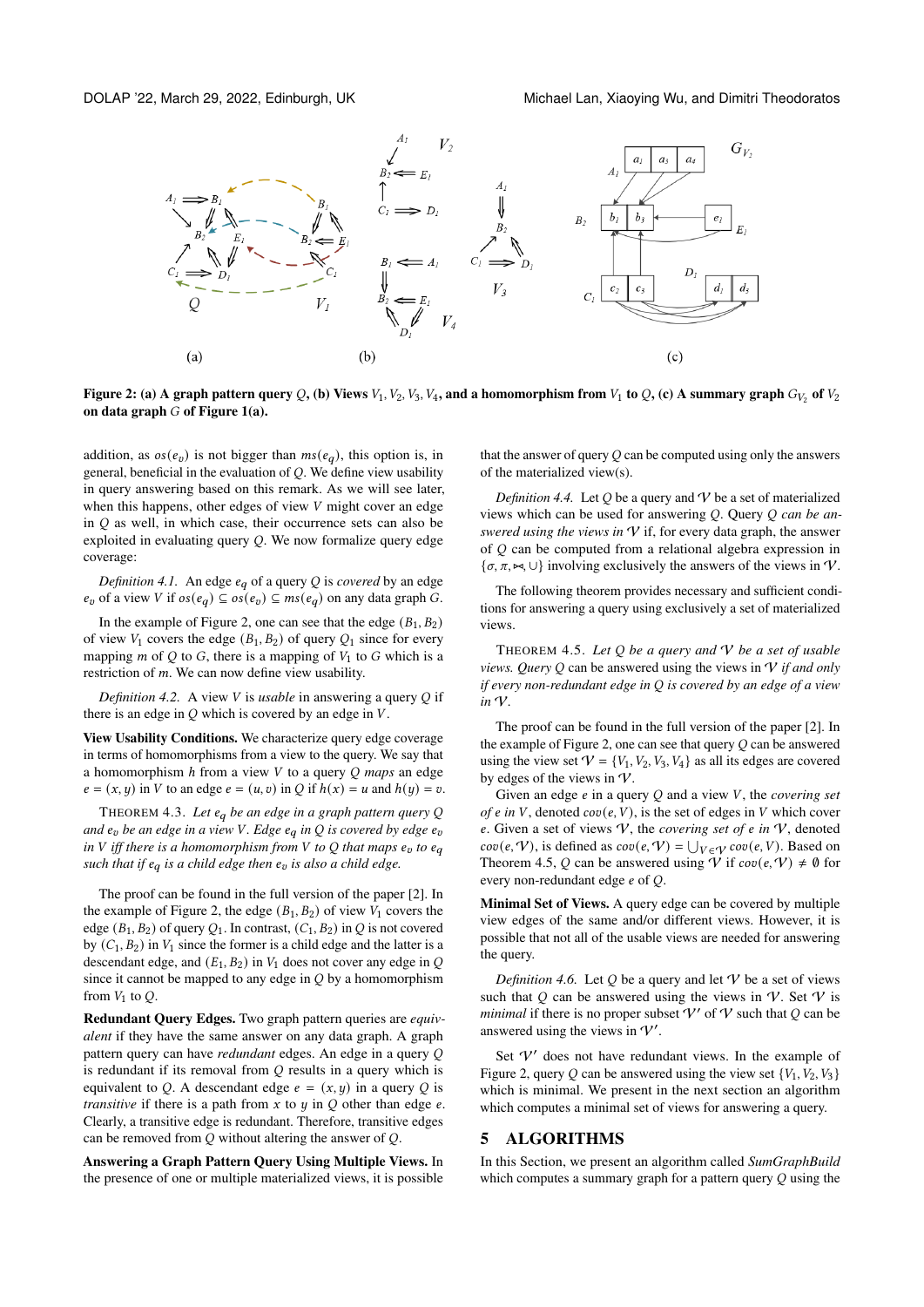#### Answering Graph Pattern Queries using Compact Materialized Views DOLAP '22, March 29, 2022, Edinburgh, UK

materializations (summary graphs) of the views in a view set  $\mathcal V$ . Algorithm *SumGraphBuild* uses another algorithm, called *Find-QCover*, which computes the covering set  $cov(e, V)$  of a view V for each query edge . Therefore, Algorithms *SumGraphBuild* and *FindQCover* can be used to check if a query can be answered using the view set V. Finally, we present an algorithm called *Find-MinimalVSet* which finds a minimal set of views for answering a query from a view pool.

Computing the Covering View Edges for a Query Edge. Algorithm *FindQCover*, shown in Algorithm [1,](#page-4-0) takes as input a query and a view  $V$  and returns the covering sets of the edges and nodes of  $\overline{O}$  in  $\overline{V}$  through a function  $\cos$  on the nodes and edges of  $\overline{V}$ . The covering set of a query node in a view is defined analogously to the covering set of a query edge in a view. Algorithm *FindQCover* first calls procedure *homEnumerate* to enumerate all the homomorphisms from  $V$  to  $Q$  that satisfy the condition of Theorem [4.3](#page-3-2) (line 5). It encodes homomorphisms as n-ary tuples, where n is the number of nodes in  $V$  (lines 1,2). The homomorphisms found are stored in set  $H$  (line 4).  $cov(e)$  denotes the covering set of query edge  $e$  in V and  $cov(q)$  denotes the covering nodes of query node q in V (line 6). Procedure *homEnumerate* performs a recursive backtracking search to find (candidate) matches in  $Q$  for the nodes of V iteratively, one at a time, according to the chosen order (line 1) before returning any generated homomorphism. Finding homomorphisms of graphs to graphs is an NP-hard problem but this is not an issue in this context since the number of nodes and edges of queries and views is restricted. Using set  $H$ , Algorithm *FindQCover* calls procedure *findCover* to compute the covering nodes and edges of  $Q$  in  $V$ .

Algorithm *SumGraphBuild* on the query  $Q$  and the view  $V_1$  of Figure [2](#page-3-0) will return  $cov((B_1, B_2)) = \{(B_1, B_2)\}, cov((C_1, B_2)) =$  $\emptyset$ , and  $cov((D_1, B_2)) = \emptyset$ , as there is only one homomorphism from  $V_1$  to  $Q$ .

Computing a Query Summary Graph from the Summary Graphs of the Materialized Views. Algorithm *SumGraphBuild*, shown in Algorithm [2,](#page-5-0) takes as input a query  $Q$  and a set of materialized views (summary graphs)  $\mathcal{V}$ , and produces a summary graph for  $Q$  in the form of a function  $cov$  on the nodes and edges of  $Q$  representing their candidate occurrence sets. The algorithm consists of two phases: the first phase initializes the candidate occurrence sets  $(cos)$  of the nodes and edges of  $Q$  (line 1) and the second phase builds a summary graph by iteratively refining the candidate occurrence sets generated in the first phase until a fixed point is reached (lines 2-4).

To initialize function cos for the node and edges of Q, *Sum-GraphBuild* begins by computing the covering sets of the nodes and edges of  $Q$  with respect to each view  $V$  in  $\mathcal V$  using algorithm *FindQCover* (Algorithm [1\)](#page-4-0) (lines 3-4 in Procedure initializeCos()). Then, for every node  $q$  in  $Q$ , the algorithm intersects the occurrence sets  $cos(v)$  of the covering nodes  $v \in cov(q)$  to obtain the candidate occurrence set  $cos(q)$  (lines 5-6). Similarly, for every edge  $e_q$  in Q, it intersects the occurrence sets  $cos(e_v)$  of the covering edges  $e_v \in cov(e_q)$  to obtain the candidate occurrence set  $cos(e_q)$  (lines 7-11).

In the second phase, *SumGraphBuild* refines function cos using two procedures, which iterate on the edges of  $Q$  in different directions. The first procedure, called *forwardPrune()*, visits each edge  $e_q = (q_i, q_j) \in Q$  from the tail node  $q_i$  to the head node  $q_j$ , and removes node  $n_{q_i}$  and its associated outgoing edges from  $cos(q_i)$ and  $cos(e_q)$ , respectively, if there is no  $n_{q_i} \in cos(q_i)$  such that

### <span id="page-4-0"></span>Algorithm 1 Algorithm *FindQCover*.

*Input:* Graph pattern query  $Q$ , and graph pattern view  $V$ . *Output:* Function  $cov$  on the nodes and edges of  $Q$ .

- 1. Pick an order  $v_1, \ldots, v_n$  for the nodes of  $V$ ;
- 2. Let *t* be a n-tuple initialized so that  $t[i]$  is *null* for  $i \in [1, n]$ ;
- 3. Let  $S_i$  be the set of nodes of Q having the same label as view node  $v_i$ ;
- 
- 4.  $H := \emptyset$  /\* set H records the homomorphisms from V to  $O^*$ /
- 5. homEnumerate $(1, t)$ ;
- 6. For every node q in Q and for every edge e in Q,  $cov(q) = \emptyset$  and  $cov(e) = \emptyset;$
- 7. findCover();
- $8.$  return  $cov$ :

**Procedure** homEnumerate(index  $i$ , tuple  $t$ )

- 1. if  $(i=n+1)$  then
- 2. add  $t$  to  $H$  and return:
- 3.  $N_i := \{v_j \mid (v_i, v_j) \in V \text{ or } (v_j, v_i) \in V, j \in [1, i 1]\}\$
- 4.  $S'_i := S_i$ ;
- 5. for (every  $v_i \in N_i$ ) do
- 6.  $S'_i := \{q \in S'_i \mid q < t[j] \text{ or } t[j] < q\};$
- 7. for (every  $q \in S'_i$ ) do
- 8. if  $((v_i, v_i)$  is a child edge in V and  $(t[j], q)$  is not a child edge in Q) or  $((v_i, v_j)$  is a child edge in V and  $(q, t[j])$  is not a child edge in  $Q$ ) then
- 9. Remove q from  $S_i'$ ;
- 10. **for** (every node  $q \in S'_i$ ) **do**
- 11.  $t[i] := q;$
- 12. homEnumerate $(i + 1, t)$ ;

Procedure findCover()

- 1. for (every tuple  $t \in H$ ) do
- 2. for (every node  $v \in V$ ) do
- 3. add v to  $cov(t[v])$ ;
- 4. **for** every edge  $(v_i, v_j)$  in V **do**
- 5. if  $e = (t[v_i], t[v_j])$  is an edge in Q which is a child edge if  $(v_i, v_j)$  is a child edge then
- 6. add  $(v_i, v_j)$  to  $cov(e)$ ;

 $(n_{q_i}, n_{q_i})$  is an occurrence of  $e_q$  in  $cos(e_q)$ . The second procedure, called *backwardPrune*(), visits each edge  $e_q = (q_i, q_j) \in Q$ from the head node  $q_i$  to the tail node  $q_i$  and removes  $n_{q_i}$  and its associated incoming edges from  $cos(q_j)$  and  $cos(e_q)$ , respectively, if there is no  $n_{q_i} \in \cos(q_i)$  such that  $(n_{q_i}, n_{q_i})$  is an occurrence in  $cos(e_a)$ . The above process is repeated until function  $cos$  becomes stable, i.e., no further removals can be applied to it.

Finally, the refined function  $cos$  representing the summary graph of  $Q$  is returned to the user (line 5).

Consider the query Q and the views  $V_1, V_2, V_3$  and  $V_4$  in the example of Figure [2.](#page-3-0) Algorithm *SumGraphBuild* on the answer graph for  $V_1$  of Figure [2\(](#page-3-0)c) and the answer graphs for the views  $V_2$ ,  $V_3$  and  $V_4$  (not shown in figure) will return the summary graph of Figure  $1(d)$  which is, in fact, the answer graph of  $Q$ .

Note that the candidate occurrence sets of the query node and edges can be stored as bitmaps on data graph nodes resulting not only in space savings but also in substantial performance savings as all candidate occurrence set intersection operations can be implemented as bit-wise AND operations.

Finding a Minimal View Set. Algorithm *FindMinimalVSet*, shown in Algorithm [3,](#page-5-1) takes as input a set of views  $\mathcal V$  which can be used for answering Q and returns a minimal subset  $V'$  of V which can be used for answering  $Q$ . The algorithm begins with an empty set of views  $\mathcal{V}'$ . It adds a view to  $\mathcal{V}'$  as long as this view covers at least one query edge not covered by the set of views already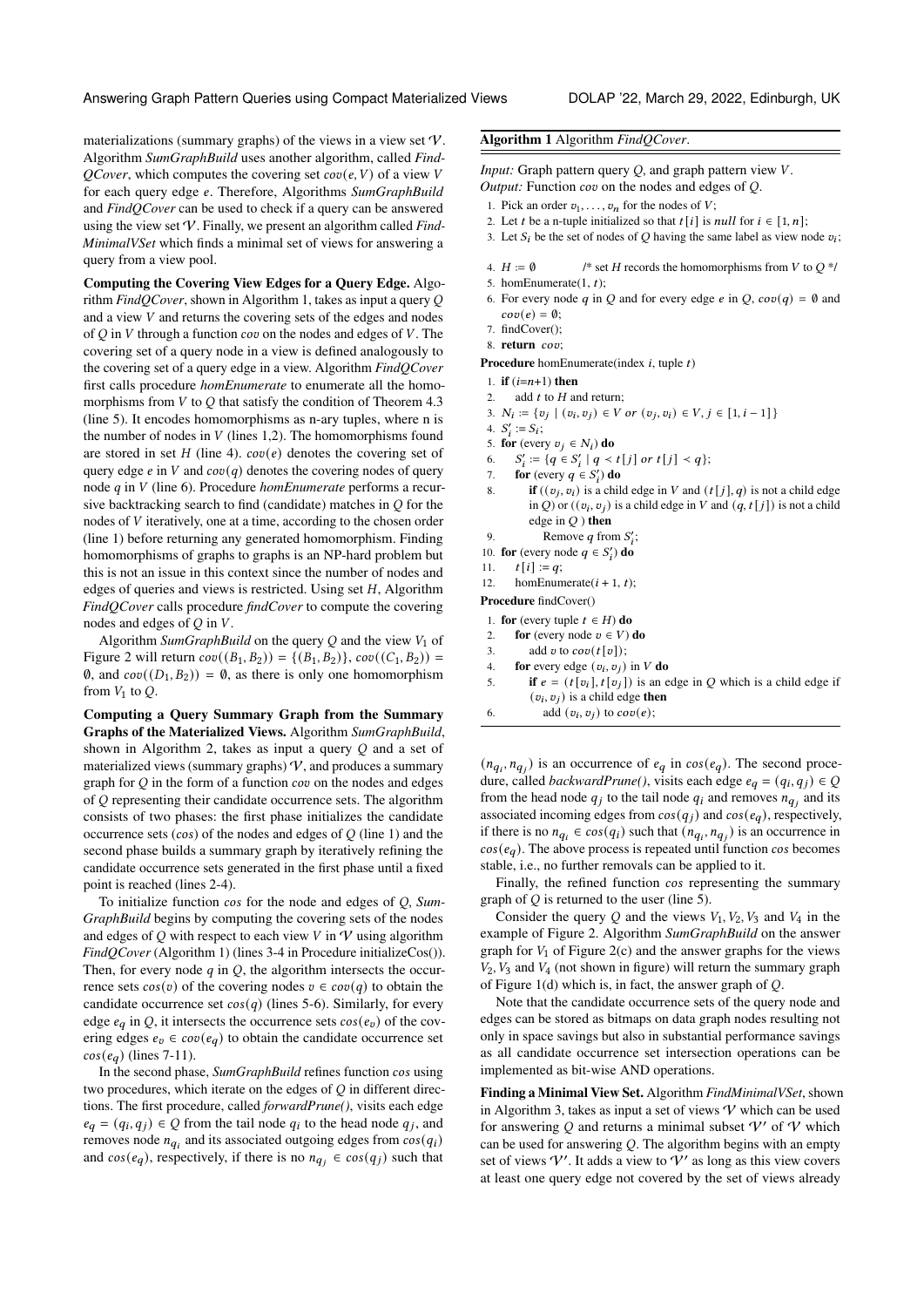### <span id="page-5-0"></span>Algorithm 2 Algorithm *SumGraphBuild*.

*Input:* Graph pattern query  $O$  and set  $V$  of materialized views on  $G$  which can be used for answering  $Q$ .

*Output:* A summary graph of  $Q$  on  $G$  (represented by function  $cos$ on the nodes and edges of  $Q$ ).

- 1. initializeCos();
- 2. while  $(cos has changes)$  do
- 3. forwardPrune();
- 4. backwardPrune();
- 5. return cos:

#### Procedure initializeCos()

- 1. For every node  $q \in Q$ , initialize  $cos(q)$  to be  $ms(q)$ .
- 2. For every edge  $e_q \in Q$ , initialize  $cos(e_q)$  to be Ø
- 3. for (every view  $V \in V$ ) do
- 4.  $cov := FindQCover(Q, V);$
- 5. for (every node  $q \in Q$ ) do
- 6.  $\cos(q) := \cos(q) \cap_{v \in cov(q)} \cos(v);$
- 7. for (every edge  $e \in Q$ ) do
- 8. if  $(cos(e) = \emptyset)$  then
- 9.  $cos(e) := \bigcap_{e_v \in cov(e)} cos(e_v);$
- 10. else
- 11.  $\cos(e) := \cos(e) \cap_{e_n \in \text{cov}(e)} \cos(e_v);$

#### Procedure forwardPrune()

- 1. **for** (each edge  $e_q = (q_i, q_j) \in Q$  and each  $n_{q_i} \in cos(q_i)$ ) **do**
- 2. if (there is no  $n_{q_i} \in cos(q_j)$  such that  $(n_{q_i}, n_{q_j})$  is an occurrence in  $cos(e_q)$ ) then
- 3. Remove  $n_{qi}$  and its associated outgoing edges from  $cos(q_i)$ and  $cos(e_a)$ , respectively;

#### Procedure backwardPrune()

- 1. for (each edge  $e_q = (q_i, q_j) \in Q$  and each  $n_{q_i} \in cos(q_j)$ ) do
- 2. if (there is no  $n_{q_i} \in cos(q_i)$  such that  $(n_{q_i}, n_{q_i})$  is an occurrence in  $cos(e_q)$ ) then
- 3. Remove  $n_{q_i}$  and its associated incoming edges from  $cos(q_i)$ and  $cos(e_q)$ , respectively;

#### <span id="page-5-1"></span>Algorithm 3 Algorithm *FindMinimalVSet*.

*Input:* Graph pattern query  $Q$  and a set  $V$  of views which can be used for answering  $Q$ .

*Output:* A minimal set  $V' \subseteq V$  of views which can be used for answering Q.

- 1.  $V' \coloneqq \emptyset$ ;
- 2. findViews();
- 3. removeRedundant();
- 4. return  $\mathcal{V}'$ ;

Procedure findViews()

1.  $U := edges(Q);$  /\* the set of uncovered edges of  $Q^*$ /

- 2. while  $(U \neq \emptyset)$  do
- 3. Select an edge  $e$  in  $U$ ;
- 4. Find a view V in V which has an edge covering  $e$ .
- 5. Let  $C$  be the set of edges in  $Q$  which are covered by  $V$ ;
- 6.  $\mathcal{V}' \coloneqq \mathcal{V}' \cup \{V\};$
- 7.  $U := U C$ :

Procedure removeRedundant()

- 1. for (every view  $V \in V'$ ) do
- 2. if (O can be answered using exclusively  $V' \{V\}$ ) then
- 3. Remove *V* from  $V'$ ;

selected in  $V'$ . After all the query edges are covered, the algorithm eliminates redundant views by checking if the removal of that view would cause a query edge to be uncovered by the set of views in  $\mathcal{V}'$ .

In the example of Figure [2,](#page-3-0) Algorithm [3](#page-5-1) will initially add to  $V'$  all the views  $V_1, V_2, V_3$  and  $V_4$  if the views are considered in the order  $V_1, V_2, V_3, V_4$ . It will subsequently identify the view  $V_3$ as redundant and it will remove it from  $V'$  to return the minimal view set  $\{V_1, V_2, V_4\}.$ 

As our experiments show, considering additional views for answering a query  $Q$  beyond a set of views that cover all the edges of  $Q$  does not significantly reduce the query evaluation cost. Thus, a minimal set of views from the materialized view pool constitutes a reasonable choice for answering a query.

# 6 EXPERIMENTAL EVALUATION

In this section, we present an experimental evaluation of our materialized view approach in terms of time performance and scalability.

# 6.1 Experimental Setting

Algorithms in comparison. We implemented our approach for answering queries using materialized views. In our implementation of Algorithm *SumGraphBuild*, we used bitmaps to represent query and view node occurrence sets and adjacency lists and bit-wise AND operations for intersecting sets. We refer to this approach in this section as *MatView*.

We compare *MatView* with the approach presented in [\[37\]](#page-9-3) for evaluating hybrid graph pattern queries using homomorphisms over a large graph. This approach employs an algorithm called *FltSim* to construct a summary graph for the input query on a data graph. Therefore, it can be directly compared with *MatView*, which also constructs a summary graph for the input query. Algorithm *FltSim* first applies a filtering technique to prune nodes and edges from the data graph that do not participate in the query answer, and uses the pruned data graph to construct an initial summary graph. It then refines this summary graph using double simulation to exclude nodes and edges that are unlikely to be part of the query answer before returning it to the user.

The main difference between *FltSim* and *SumGraphBuild* lies in the summary graph edge construction: *FltSim* needs to access a reachability index on  $G$  in order determine the existence of reachability relationships between nodes in the candidate occurrence sets and connect them by edges. In contrast, *SumGraphBuild* obtains edges for the candidate occurrence sets of the query edges from the candidate occurrence sets of the covering view edges. This is much cheaper than accessing a reachability index and gives the upper hand to *MatView* which benefits from the materialized views. We refer to the base approach that does not use materialized views as *FltSim*.

We do not compare *MatView* with other approaches as *FltSim* is shown in [\[37\]](#page-9-3) to outperform previous state-of-the art approaches [\[7,](#page-9-4) [24,](#page-9-5) [39,](#page-9-6) [42\]](#page-9-7) for this type of query patterns on data graphs.

Datasets. We ran experiments on two real-world graph datasets which have been used in previous works [\[25,](#page-9-8) [31\]](#page-9-9). The datasets have different structural properties and come from different application domains, such as the web and social networks. Table [1](#page-6-0) lists the properties of the datasets. Its last column displays the average number of incident edges (both incoming and outgoing) per node.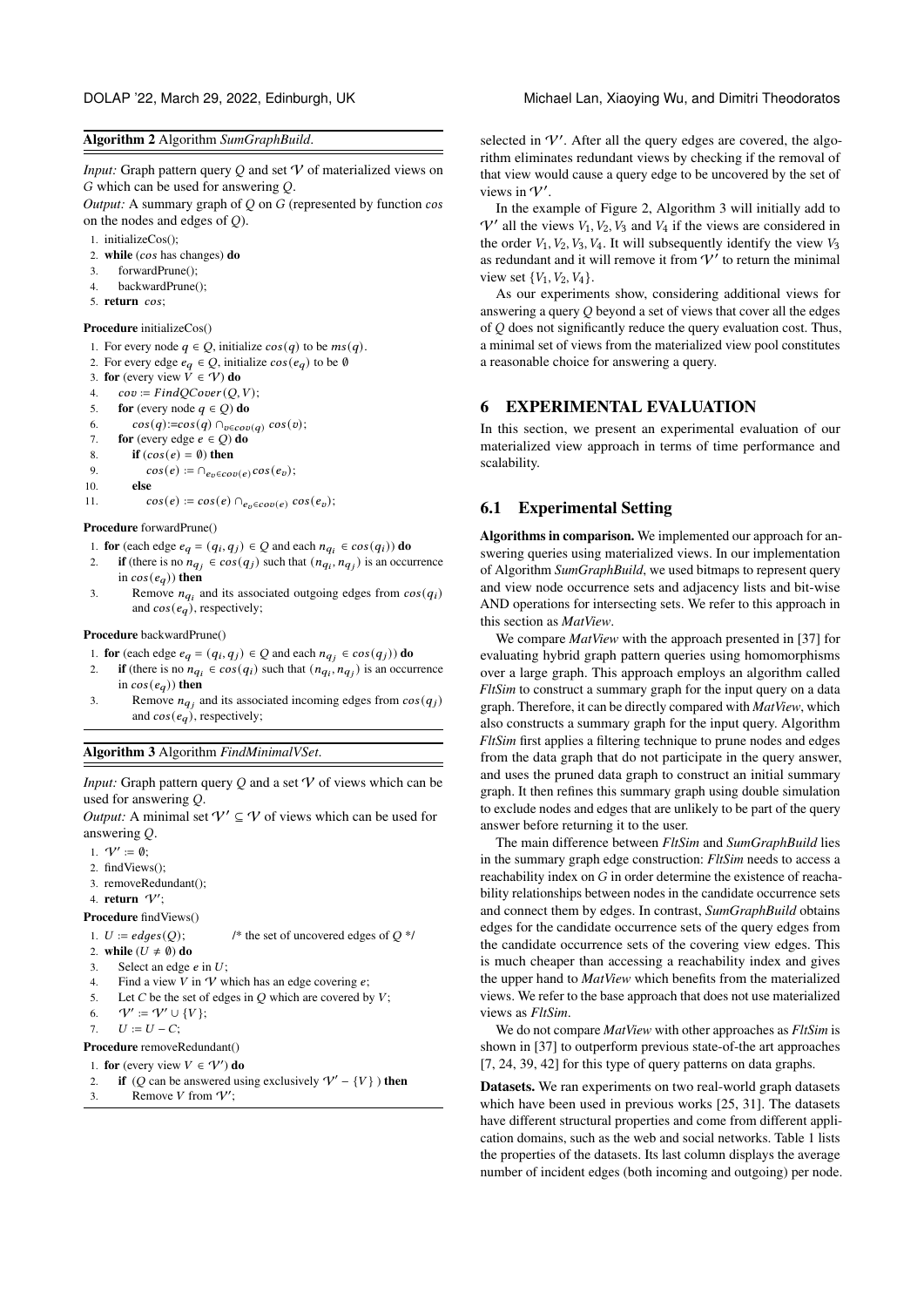For our scalability experiments we vary the number of nodes and edges of the data graphs and their number of distinct labels.

<span id="page-6-0"></span>Table 1: Key statistics of the graph datasets used.

| Domain | <b>Dataset</b> | # of nodes | $\#$ of edges | Avg #incident edges |
|--------|----------------|------------|---------------|---------------------|
| Web    | BerkStan (bs)  | 685K       | 402K          | 11.76               |
| Social | $DBLP$ (db)    | 317K       | 1049K         | 6.62                |

Queries. We generated 10 graph pattern query templates, shown in Figure [3.](#page-6-1) These hybrid query templates involve child and descendant edges. They have various and complex structures and many of them were used in previous work [\[7,](#page-9-4) [24\]](#page-9-5). The number associated with each node of a query template denotes the node id. Query instances are generated by assigning labels to nodes.

<span id="page-6-1"></span>

Figure 3: Graph pattern query templates used in the evaluation.

**Views.** For every run using *MatView*, a query Q was run with a set of views  $V$ . Each view was randomly generated from the query graph.

A query edge  $e_q$  can be covered by more than one view edge. Algorithm *SumGraphBuild* initially intersects the candidate occurrence sets of its covering view edges in order to compute the candidate occurrence set of a query edge. The more covering edges on  $e_a$  are intersected, the smaller their resulting candidate occurrence set would be when this is computed by algorithm *SumGraphBuild*.

The average number of covering edges for a query edge  $e_q$  in  $Q$  in a view set  $V$  is:

$$
cov_{avg}(Q, V) = \sum_{V \in V} cov(e_q, V) / |E(Q)|
$$

When  $cov_{avg}(Q, V) = 1$ , each query edge is covered by exactly one view edge. We expect that the higher  $cov_{avg}(Q, V)$  is, the smaller the summary graph  $G_Q$  will be. The lowest value for  $cov_{avg}(Q, V)$  is produced by a minimal set V.

For each query computation, we used a set of views  $\mathcal V$  with the same number of edges. With the exception of the experiment where  $cov_{avg}(Q, V)$  is varied,  $cov_{avg}(Q, V)$  is manitained within a fixed range:  $1 \leq \text{cov}_{avg}(Q, V) \leq 2$ . For the experiments in sections [6.2,](#page-6-2) [6.3,](#page-6-3) and [6.6,](#page-8-0) all sets of views V used by *MatView* contained views with mixed edges and exactly two edges, and were chosen to be minimal using Algorithm [3.](#page-5-1)

Metrics. We measured the evaluation time of the queries in a query set in seconds (sec). In the case of *FltSim*, this includes the preprocessing time (i.e., the time spent on filtering data graph nodes and edges). Given that the number of query results can be very large, we terminated the evaluation of a query after finding 10<sup>7</sup> matches.

Our implementation was coded in Java. All the experiments reported were performed on a 64-bit Linux machine equipped with an Intel Xeon 6240 @ 2.60 Hz processor and 768GB RAM.

# <span id="page-6-2"></span>6.2 Benefit of Using Materialized Views

Figure [4](#page-6-4) displays the elapsed time of *FltSim* versus *MatView* for all the queries of Figure [3](#page-6-1) on a bs data graph with 350K nodes and 5 labels. The scale of the y-axis is logarithmic. We observe that for all queries, *MatView* is several orders of magnitude better than *FltSim*; in most cases, *MatView* is approximately three orders of magnitude better than *FltSim*.

Figure [5](#page-6-5) displays the elapsed time of *FltSim* versus *MatView* for all the queries of Figure [3](#page-6-1) on a dblp data graph with 250K nodes and 20 labels. The scale of the y-axis is logarithmic. As in the bs data graph, for all queries, *MatView* is several orders of magnitude better than  $FltSim$ . In the case of  $Q_{10}$ , which has many descendant edges, *MatView* is five order of magnitude better than *FltSim*.

<span id="page-6-4"></span>

Figure 4: Elapsed time of *FltSim* and *MatView* for various queries on a bs data graph with 350K nodes and 5 labels.

<span id="page-6-5"></span>

Figure 5: Elapsed time of *FltSim* and *MatView* for various queries on dblp data graph with 250K nodes and 20 labels.

# <span id="page-6-3"></span>6.3 Data Graph Size Scalability

In this experiment, we evaluated the performance of the two algorithms as the data set size grows. We ran queries on increasingly larger randomly chosen subsets of a data graph, such that each increasingly larger subset is a superset of the previous subset, and recorded the elapsed time. Figure [6](#page-7-0) shows the results, on a logarithmic scale for y-axis, for queries  $Q_5$  and  $Q_6$  on the bs data graph with 5 labels. Figure [7](#page-7-1) shows the results, on a logarithmic scale for the y-axis, for queries  $Q_7$  and  $Q_9$  on the dblp data graph with 20 labels.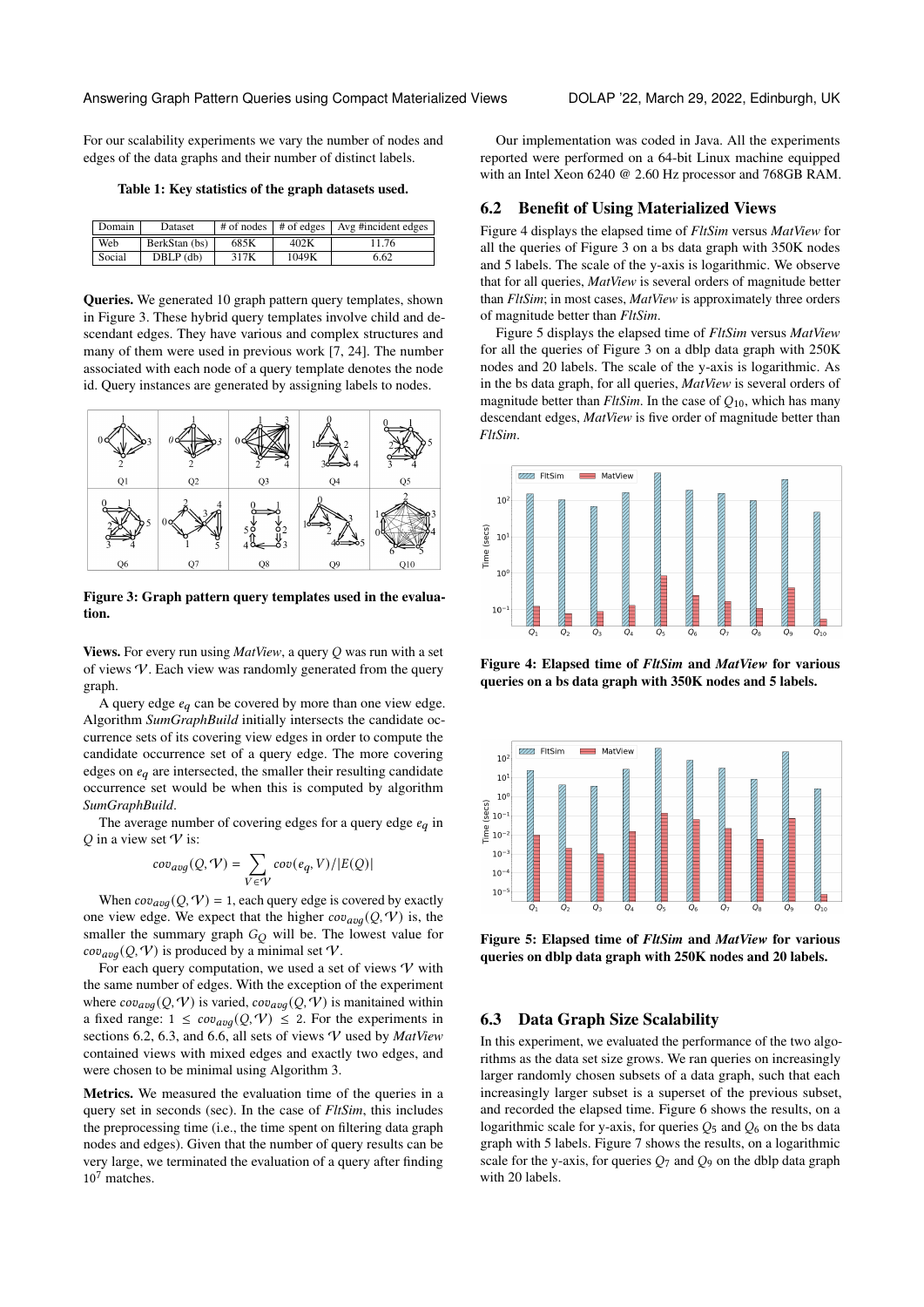<span id="page-7-0"></span>

<span id="page-7-1"></span>Figure 6: Elapsed time of *FltSim* and *MatView* on increasingly larger number of data subsets of the bs data subset with 5 labels.



Figure 7: Elapsed time of *FltSim* and *MatView* on increasingly larger number of data subsets of the dblp data subset with 20 labels.

In all cases, the execution time for all algorithms increased when the total number of graph nodes increased. *MatView* provided significantly better performance than *FltSim* for evaluating the two queries. In addition, the slope of  $FltSim$  is much steeper than that of  $MatView$ .

We also observed that in Figure [7,](#page-7-1) for the data point with 100K nodes, the evaluation time for *MatView* was very small. This is because, in contrast to the other data points, there were no matches for query  $Q_7$ ; while *FltSim* had to spend time to filter out irrelevant nodes and edges from the data graph before it discovered that the query has an empty answer, *MatView* was able to quickly discover that this query has empty answer.

# <span id="page-7-2"></span>6.4 Varying the Number of Covering View Edges



Figure 8: Elapsed time of *MatView* on queries run with varying  $cov_{avg}(Q, V)$  (top label in x-axis) and a different number of covering views (bottom label in x-axis) on a bs data set with 20 labels and 350K nodes.

We ran experiments comparing the performance of *FltSim* and *MatView* varying  $cov_{avg}(Q, V)$  (using a different number of views). All views had mixed edges and exactly two edges. We started by evaluating a query using a minimal set of views, where each query edge is covered by only one covering edge, and gradually added one view at a time. Each time a new view was added,  $cov_{avg}(Q, V)$  increased slightly. In Figure [8](#page-7-2) we plotted the value of  $cov_{avg}(Q, V)$  for each new set of views V on the top row label of the X-axis, and plotted the number of views in  $\mathcal V$  on the bottom row label of the X-axis.

The results for two of these queries,  $Q_5$  and  $Q_7$ , that are run on the bs data graph with 20 labels and 350K nodes are shown in Figure [8.](#page-7-2) We observed that for sets of views with a higher  $cov_{avg}(Q, V)$ , the summary graphs obtained were only smaller, but the differences did not have much impact on the evaluation times. Thus, selecting a minimal view set for evaluating query  $Q$ is a viable solution.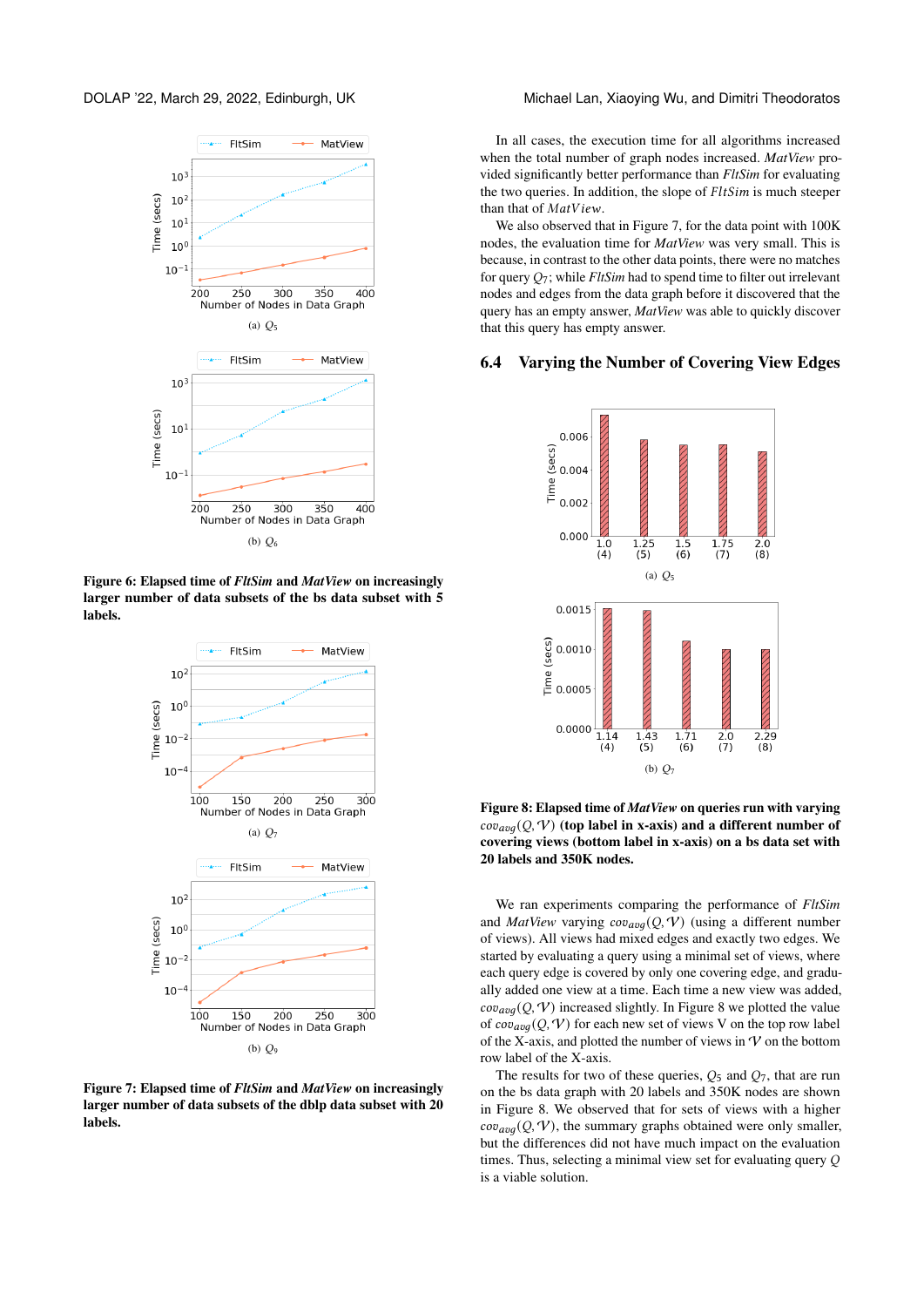Answering Graph Pattern Queries using Compact Materialized Views DOLAP '22, March 29, 2022, Edinburgh, UK

# 6.5 Varying the Number of Edges per View

We compared the performance of *MatView* and *FltSim* using views with two edges versus views with three edges. Both the set of views with two edges and the set of views with three edges met the condition where  $1 < cov_{avg}(Q, V) < 2$ ; this was achieved by varying the number of views within  $V$  such that, for each query , the set with three-edge views contained less views than the set with two-edge views.

The results for all 10 queries evaluated on the bs data graph with 20 labels and 350K nodes are shown in Figure [9.](#page-8-1) Overall, for nine out of ten queries, we found that using views with three edges obtained better evaluation times than using views with two edges, while for one of the queries  $(Q_3)$ , they obtained approximately the same evaluation time.

<span id="page-8-1"></span>

Figure 9: Elapsed time of *MatView* using *2-edge views* and *3-edge views* for various queries on a bs data subset with 20 labels and 350K nodes.

# <span id="page-8-0"></span>6.6 Varying the Number of Query Edges

We measured the execution time of the two appoaches varying the number of edges in the queries. To obtain these queries, we started with the original query, then removed one edge at a time.

The results for two of these queries,  $Q_2$  and  $Q_5$ , on the bs data graph with 20 labels and 350K nodes using a logarithmic scale are shown in Figure [10.](#page-8-2) We can see that the execution time does not follow a specific pattern as adding on more edge to a query can increase or decrease the number of query results.

# 6.7 Summary

The experiments reported here have examined the performance of pattern query evaluation algorithms on graphs. The results can be summarized as follows:

- The performance of a graph pattern matching algorithm is affected significantly by costly computations using the reachability index.
- The view materialization approach *MatView* significantly reduces evaluation times by using the view materializations instead of accessing the reachability index.
- *MatView* shows the best efficiency and scalability performance between the two algorithms, while displaying a negligible occurrence set intersection time cost. This demonstrates the effectiveness of the view materialization approach.

# 7 RELATED WORK

Answering queries using views has been extensively studied for relational data (see [\[16\]](#page-9-10) for a survey) and tree data [\[5,](#page-9-11) [32,](#page-9-12) [35,](#page-9-13) [40,](#page-9-14) [41\]](#page-9-15). Due to the importance of graph pattern matching in many

<span id="page-8-2"></span>

Figure 10: Elapsed time of *FltSim* and *MatView* on queries with a different edges on a bs data subset with 20 labels and 350K nodes.

application domains and the need to improve pattern matching time on large graph data, there have recently been quite a few contributions [\[11,](#page-9-16) [14,](#page-9-17) [21,](#page-9-18) [34,](#page-9-19) [36,](#page-9-20) [38\]](#page-9-21) addressing the problem of answering graph pattern queries using views.

Fan et al. [\[14\]](#page-9-17) investigate this problem for graph pattern queries based on graph simulation and study its complexity. Under this setting, they characterize graph pattern matching using graph pattern views based on pattern containment, and provide algorithms for answering graph pattern queries using a set of materialized views. This work was extended to address answering graph queries using views in terms of subgraph isomorphism [\[36\]](#page-9-20). Another extension [\[21\]](#page-9-18) studies the approximation of graph pattern queries using views based on both graph simulation and subgraph isomorphism.

More recently, Trindade et al. [\[11\]](#page-9-16) presented a graph query optimization framework called Kaskade which materializes graph views to enable efficient query evaluation. Kaskade considers two types of views: path views which match to a path of data nodes with bounded length, and relational counterparts which are filters and aggregates. Kaskade only supports query rewriting/answering using a single view. Unlike previous work, it focuses on leveraging structural properties of graphs and queries to enumerate views and to select the best views to materialize based on a budget constraint.

To speed up graph query processing, Wang et al. [\[34\]](#page-9-19) proposed to acquire and utilize knowledge from the results of previously executed queries, which are essentially materialized views. Views considered for answering a new query are subgraphs or supergraphs of the query. Unlike previous approaches this approach considers the framework of a collection of small data graphs and aims at minimizing the number of isomorphism tests that need to be performed to find the data graphs that contain the query pattern.